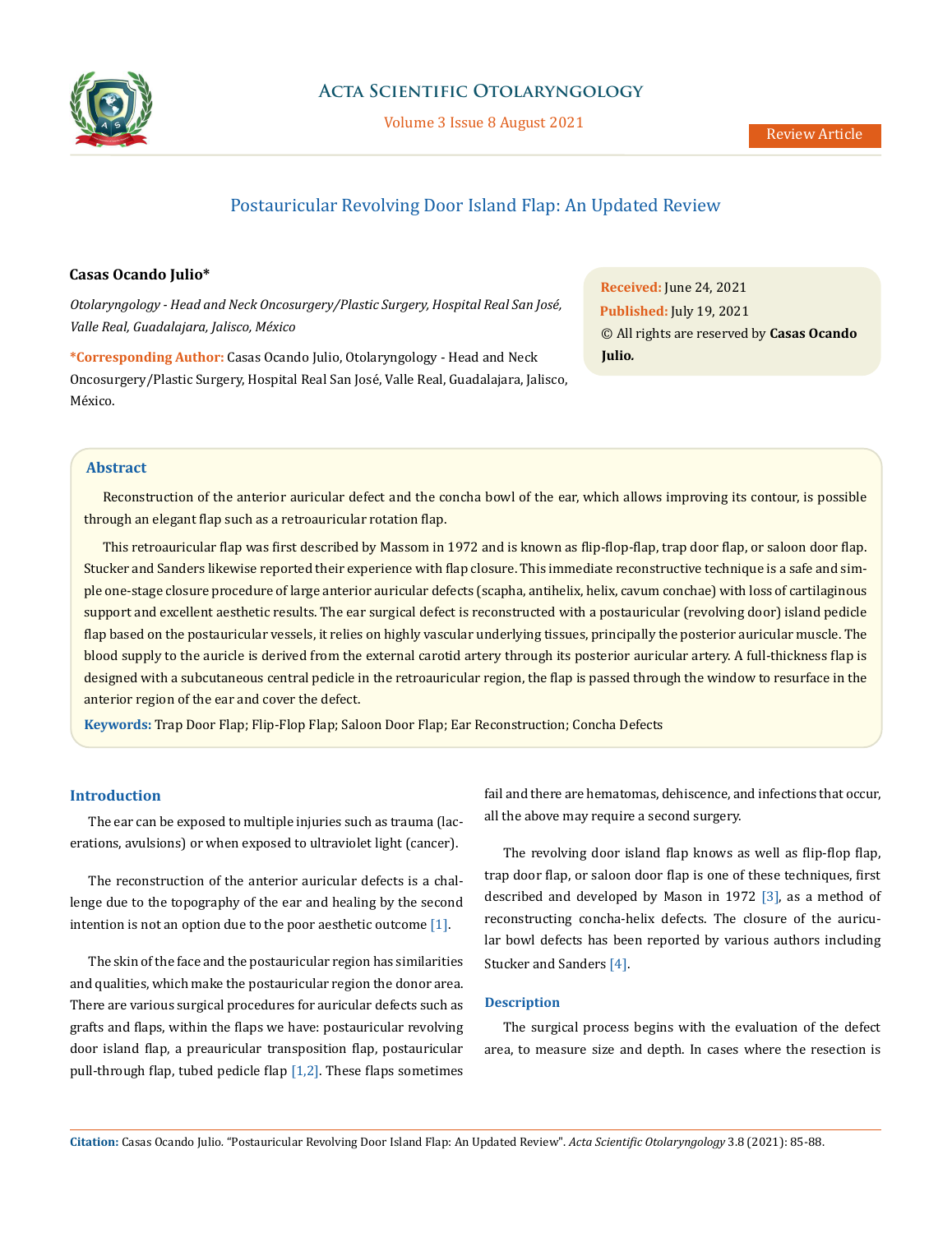86

secondary to cancer, the healthy tissue around the flap should be verified (Figure 1A and 1B).

closure of the defect in donor area by simple suture [1-5] (Figure 4). The flap is then sutured to cover the concha defect (Figure 5).



Figure 1A and 1B: 1A: The limits of the lesion at the concha bowl. 1B: Procedure outline.

The hydrodissection useful to facilitate the resection of the affected tissue, we use epinephrine mixed with lidocaine 2%, it is also working as a local anesthetic.

The lesion and the underlying cartilage are removed (Figure 2A and 2B).



**Figure 2A and 2B:** Resection of the lesion and the cartilage is shown once these are removed.

The flap uses the skin harvested of the postauricular and mastoid region as an island, should be based over the sulcus to limit the distance of rotation and be slightly larger than the defect because during the healing process it might shrink, incise the subcutaneous layer parallel to the sulcus and create a window, then rotates the flap 180 degrees through the window like a hinge on its pedicle and pass through the conchal cavity defect (Figure 3), with primary



**Figure 3:** The postauricular harvest skin pass through the cavity.



**Figure 4:** Simple suture for donor area closure.



**Figure 5:** The concha defect is cover by the flap and closer with a simple suture.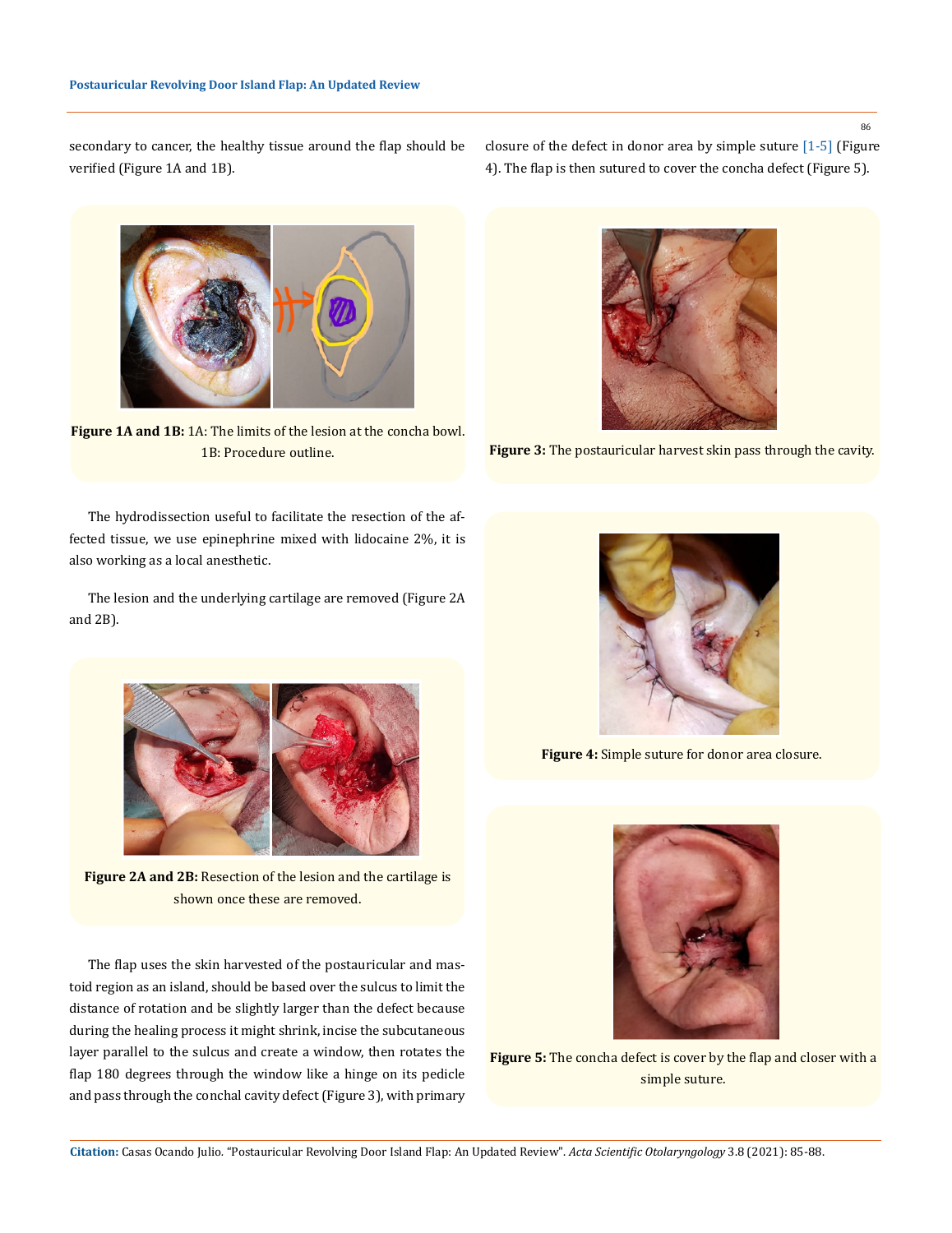The structural integrity of the ear and the cavum conchae is restored with the skin of the donor area through this surgical procedure (Figure 6), with good healing without complications [6] both in the donor and recipient areas, allowing better results in larger defects, even when the underlying cartilage needs to be removed [1,7,8].



**Figure 6:** One month follow-up.

#### **Discussion**

Once the excision of the lesion is completed, the size of the recipient area is considered to begin the reconstruction through the postauricular island flap.

Concha defects can be repaired using the postauricular revolving door island flap. Along the posterior auriculae sulcus, the vertical axis of the flap is designed, which must be larger than the recipient area defect. The incision is made in the posterior helical rim of the ear, preserving the skin at the level of the pedicle. The flap is tongue shape with a length-to-width ratio of 4:1. At the level of the postauricular sulcus, a wide slit is designed that will allow the flap to pass without resistance and minimizing the possibility of ischemia. Once the flap passes the slit, it is pulled until it covers the anterior defect of the concha. Primary skin closure is used for both the donor and recipient sites. Once recovered, the patient is discharged and a week later, the sutures will be removed during follow-up. Complications usually do not occur and total healing happens after 15 days, with excellent postoperative cosmetic results [9].

#### **Conclusion**

Reconstruction of anterior auricular defects that may lack perichondrium can be solved through the postauricular revolving door island flap in one step has a good skin color match and texture, and excellent aesthetic results [9] in the recipient or in the donor area, which can be closed primarily, and the scar remains hidden.

The understanding of flap design and transfer is essential for this unique and elegant flap with low morbidity and satisfactory outcomes.

## **Conflicts of Interest**

None declared.

#### **Financial Support**

The author denies public or private support.

## **Ethical Approval**

The present article was carried out following the principles of the Declaration of Helsinki.

#### **Bibliography**

- 1. Humphhreys TR., *et al*[. "The postauricular \(revolving door\) is](https://pubmed.ncbi.nlm.nih.gov/8608376/)[land pedicle flap revisited".](https://pubmed.ncbi.nlm.nih.gov/8608376/) *Dermatologic Surgery* 22.2 (1996): [148-150.](https://pubmed.ncbi.nlm.nih.gov/8608376/)
- 2. García E., *et al*[. "Carcinoma espinocelular del oído externo con](https://instituto.hospitalitaliano.org.ar/multimedia/archivos/noticias_attachs/47/documentos/26337_4-%20caso%20clin%2036-2.pdf)  [extension parotídea: a propósito de un caso".](https://instituto.hospitalitaliano.org.ar/multimedia/archivos/noticias_attachs/47/documentos/26337_4-%20caso%20clin%2036-2.pdf) *Revista del Hospi[tal Italiano de Buenos Aires](https://instituto.hospitalitaliano.org.ar/multimedia/archivos/noticias_attachs/47/documentos/26337_4-%20caso%20clin%2036-2.pdf)* 36.2 (2016): 53-58.
- 3. [Masson JK. "A simple island flap for reconstruction of concha](https://pubmed.ncbi.nlm.nih.gov/4567027/)helix defects". *[British Journal of Plastic Surgery](https://pubmed.ncbi.nlm.nih.gov/4567027/)* 25.4 (1972): [399-403.](https://pubmed.ncbi.nlm.nih.gov/4567027/)
- 4. [Stucker FI and Sanders KW. "A method to repair auricular de](https://pubmed.ncbi.nlm.nih.gov/12172249/)[fects after perichondrial cutaneous grafting".](https://pubmed.ncbi.nlm.nih.gov/12172249/) *Laryngoscope* [112.8-1 \(2002\): 1384-1386.](https://pubmed.ncbi.nlm.nih.gov/12172249/)
- 5. Redondo P., *et al*[. "Aggressive tumor of the concha: treatment](https://pubmed.ncbi.nlm.nih.gov/14738102/)  [with postauricular island pedicle flap".](https://pubmed.ncbi.nlm.nih.gov/14738102/) *Journal of Cutaneous [Medicine and Surgery](https://pubmed.ncbi.nlm.nih.gov/14738102/)* 7.4 (2003): 339-343.
- 6. [Vuyk H and Cook T. "Auricular reconstruction after Mohs sur](http://www.vuykfaris.nl/publicaties/007.pdf)gery: a review". *FACE* [5.1 \(1997\): 9-21.](http://www.vuykfaris.nl/publicaties/007.pdf)
- 7. [Russo de la Torre F. "Retroauricular revolving door island flap".](https://www.actasdermo.org/en-retroauricular-revolving-door-island-flap-articulo-S1578219012002661)  *Actas Dermosifiliorg* [103.8 \(2012\): 737-738.](https://www.actasdermo.org/en-retroauricular-revolving-door-island-flap-articulo-S1578219012002661)